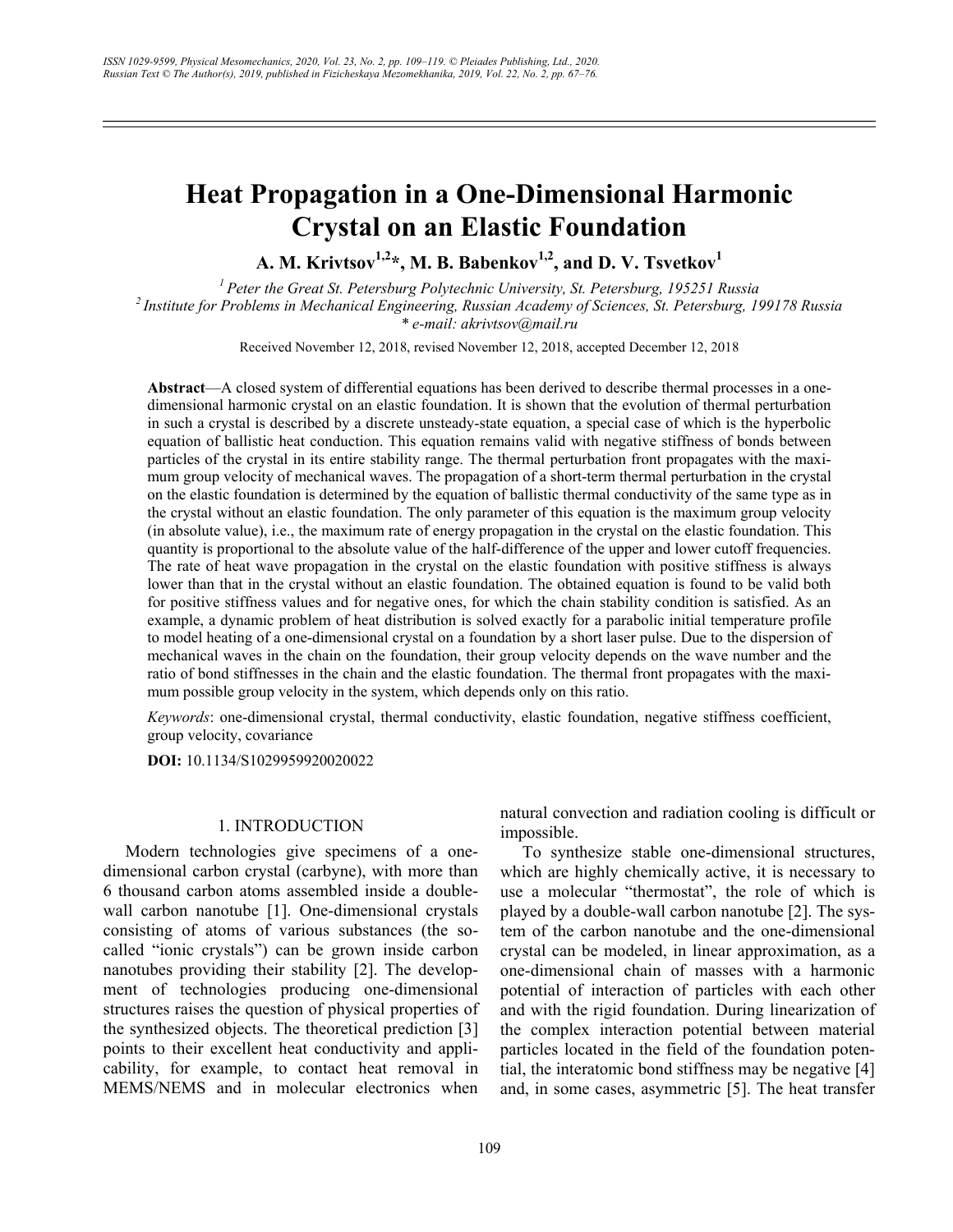equation obtained in this work is applicable to both positive and negative bond stiffnesses provided that the system is stable.

The discreteness of the atomic structure of matter significantly affects wave processes in it [6, 7], introducing dispersion into the wave propagation law. The presence of free electrons of thermal conduction in the conductor lattice gives rise to a photoacoustic effect that influences the propagation of mechanical waves [8]. Mechanical waves propagating in a system with the foundation potential demonstrate the filtering law of dispersion characterized by the lower and upper cutoff frequencies. Similar effects arise in nanostructures, in particular, in the array of parallel nanosized oscillators. Eremeev et al. [9, 10] found that the law of wave dispersion for such an array presents a discontinuous function of frequency. Among the features of thermomechanical processes in discrete systems are negative thermal expansion [11, 12] and the possibility of structural transitions [13, 14]. Such a variety of thermal phenomena adds complexity to the description of heat transfer in discrete media.

The recent experimental studies [15–17] show that the Fourier law of thermal conductivity is violated in low-dimensional nanostructures. The indicated anomalies are most pronounced in the simplest lattice models, in particular, in one-dimensional harmonic crystals [18–20]. The analytical and computer investigations [21–24] point to significant deviations from the classical Fourier thermal conductivity in an ideal single crystal. These deviations can be reduced or even completely eliminated using special laws of interaction [25–28] or rather complex structures [29, 30].

Compared to the generally accepted models of wave transfer of heat at the nano- and microscale levels in continuous media [31–35], thermal processes in discrete media occur in a significantly different way. In particular, a thermal shock initiates high-frequency oscillations in a discrete system [36], associated with the equilibration of the potential and kinetic energies according to the virial theorem [37]. The exact solution was obtained to describe such a process in a harmonic crystal [38, 39]. Guzeev and Dmitriev [40, 41] deduced a fundamental solution using Chebyshev polynomials and Bessel functions and studied the temperature distribution inside a one-dimensional harmonic crystal with regard to correlations in particle positions. A solution was derived for high-frequency energy oscillations in a harmonic crystal on the elastic foundation, with the construction of its asymptotics

for the hard and soft foundations [42]. High-frequency thermal processes were investigated in vector lattices [43]. A general solution was obtained for the problem of heat propagation in the 1D and 2D cases for scalar lattices, with emphasis on slow and fast oscillations and measurement of the heat pulse front velocity [44].

In this paper, we study the slow process of heat propagation in a crystal, after the fast transient process decays [42, 45, 46]. The crystal is taken as a stochastic system, in which randomness is introduced through initial conditions, and deterministic dynamic equations are obtained for covariances of particle velocities and displacements. The approach described in this paper is based on the previous works [38, 45, 47, 48] and provides a rather simple dynamic equation of heat transfer in partial derivatives, which contains information on dispersion and the pattern of heat wave decay in a one-dimensional crystal on the elastic foundation.

## 2. DYNAMIC EQUATIONS OF CHAIN OF MASSES

Provided that at the initial moment particles of a one-dimensional chain rest on the elastic foundation and their velocities are set randomly, a process of conversion of kinetic energy into potential energy of spring deformation begins in the lattice. High-frequency oscillations of the kinetic and potential energies characteristic of discrete media arise [36]. This process will proceed until the energy is distributed, according to the virial theorem [37], equally between the kinetic and deformation degrees of freedom. The transient process of equalization of potential and kinetic energies is of a high-frequency nature and decays for several tens of periods; the stiffer the foundation, the slower the decay [42]. At the end of the transient process in the crystal, the temperature of the discrete system can be associated with the kinetic energy [38].

Let us consider a chain consisting of equal masses *m* connected by springs with stiffness  $C_0$ . The chain is on an elastic foundation of stiffness  $C_1$ . Then the dynamic equation of chain particles has the form

$$
\ddot{u}_n = \omega_0^2 (u_{n-1} - 2u_n + u_{n+1}) - \omega_1^2 u_n,
$$
  
\n
$$
\omega_0 = \sqrt{C_0/m}, \omega_1 = \sqrt{C_1/m},
$$
\n(1)

where  $u_n$  is the displacement of the *n*th particle, *n* is the subscript taking arbitrary integer values,  $C_0$  is the stiffness of bonds between masses, and  $C_1$  is the stiffness of bonds between masses and the foundation.

The chain can be stable at negative stiffness values subject to the condition [49]  $C_0 > -C_1/4$ . In the case,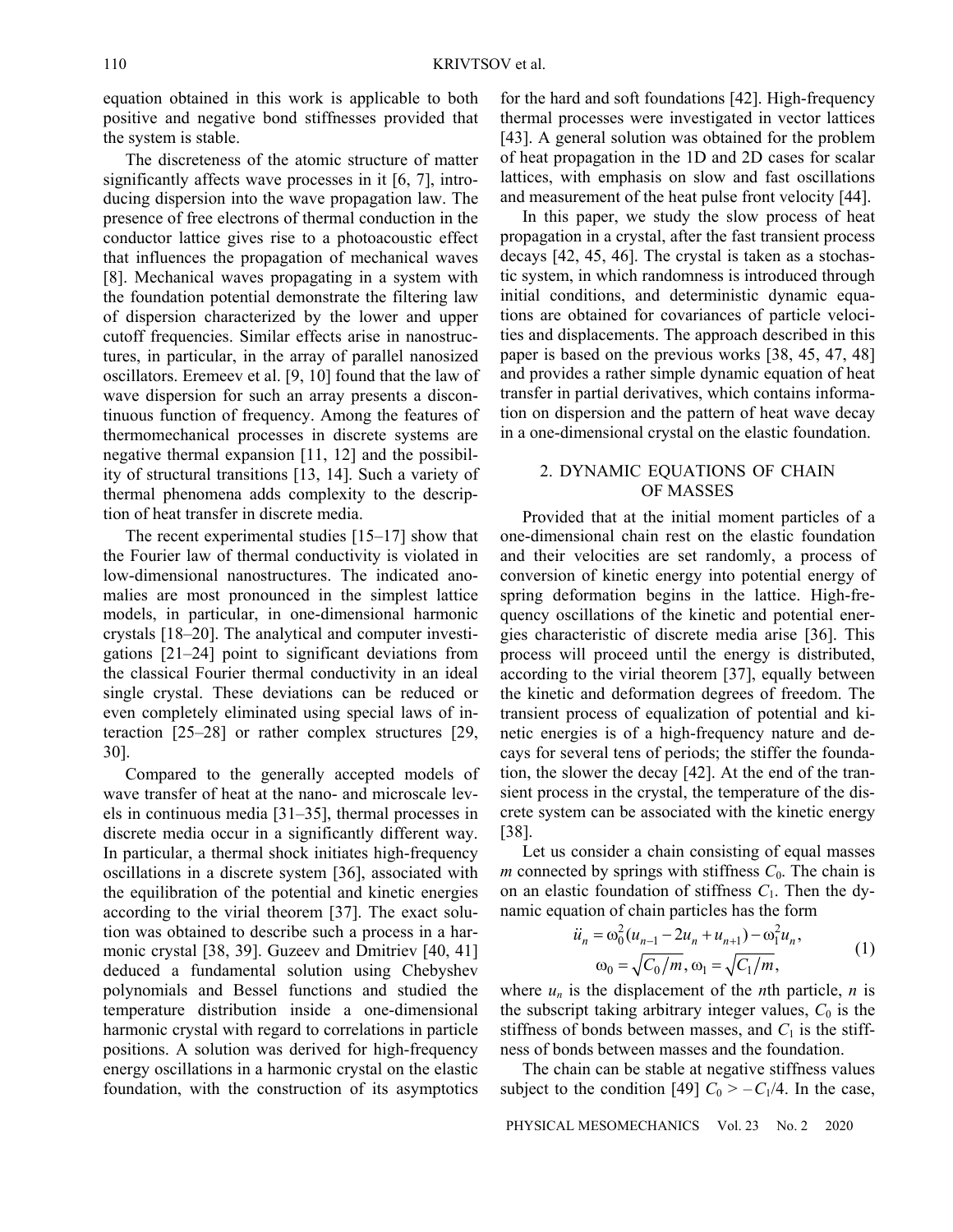an alternative form of Eq. (1) is convenient, which has real coefficients in the allowed range of stiffnesses  $C_0$ and  $C_1$ :

$$
\ddot{u}_n = \frac{1}{4} \omega_2^2 (u_{n-1} - 2u_n + u_{n+1})
$$
  
\n
$$
-\frac{1}{4} \omega_1^2 (u_{n-1} + 2u_n + u_{n+1}),
$$
  
\n
$$
\omega_2 = \sqrt{\frac{C_1 + 4C_0}{m}},
$$
\n(2)

where the quantities  $\omega_1 < \omega_2$  are the lower and upper cutoff frequencies (for more detail see Section 4), which are related to partial frequency  $\omega_0$  as  $4\omega_0^2$  =  $\omega_2^2 - \omega_1^2$ .

Let us assume the periodicity condition  $u_{k+N} + u_k$ , where  $N \gg 1$  is the number of independent particles. With the second-order difference operator  $\Delta_n^2$  defined as

$$
\Delta_n^2 f_n \stackrel{\text{def}}{=} f_{n-1} - 2f_n + f_{n+1},\tag{3}
$$

Eq. (1) can be written as

$$
\ddot{u}_n = (\omega_0^2 \Delta_n^2 - \omega_1^2) u_n. \tag{4}
$$

The initial conditions correspond to instantaneous thermal perturbation resulted from the exposure of the crystal to an ultrashort laser pulse:

$$
u_n|_{t=0} = 0, \ \dot{u}_n|_{t=0} = \sigma(x)\rho_n, \tag{5}
$$

where  $\rho_n$  is the independent random values with zero mathematical expectation and unit variance, and  $\sigma(x)$ is the deterministic deviation of initial velocities. Of practical interest is the case when  $\sigma(x)$  is a slowly varying function of *x*.

## 3. DEDUCTION OF EQUATIONS FOR COVARIANCE TEMPERATURE

To deduce heat transfer equations, we use an approach based on correlation analysis [38, 45, 46, 48]. By introducing linear operator *L*, we rewrite motion Eq.  $(1)$  as

$$
\ddot{u}_n = L_n u_n, \ L_n \stackrel{\text{def}}{=} \omega_0^2 \Delta_n^2 - \omega_1^2. \tag{6}
$$

Obviously, the particle velocity  $v_n \stackrel{\text{def}}{=} \ddot{u}_n$  satisfies the same equation.

We assume that the initial displacements and velocities are random quantities that have zero mathematical expectation. Let us consider displacement and velocity covariances of chain particles:

$$
\xi_{pq} \stackrel{\text{def}}{=} \langle u_p u_q \rangle, \ \eta_{pq} \stackrel{\text{def}}{=} \langle v_p v_q \rangle,\tag{7}
$$

PHYSICAL MESOMECHANICS Vol. 23 No. 2 2020

where angle brackets stand for mathematical expectation. Direct differentiation of relations (7) gives

$$
\ddot{\xi}_{pq} = (L_p + L_q)\xi_{pq} + 2\eta_{pq},
$$
\n
$$
\ddot{\eta}_{pq} = (L_p + L_q)\eta_{pq} + 2L_pL_q\xi_{pq}.
$$
\n(8)

Elimination of  $\eta_{pq}$  from the system results in the fourth-order equation:

$$
\partial_t^4 \xi_{pq} - 2(L_p + L_q) \partial_t^2 \xi_{pq} + (L_p - L_q)^2 \xi_{pq} = 0. \tag{9}
$$

Velocity covariances  $\eta_{pq}$  satisfy the same equation. For the operators  $L_p$  and  $\bar{L}_q$ , the following relations are valid:

$$
L_p + L_q = \omega_0^2 (\Delta_p^2 + \Delta_q^2) - 2\omega_1^2,
$$
  
\n
$$
L_p - L_q = \omega_0^2 (\Delta_p^2 - \Delta_q^2).
$$
 (10)

To turn to long-wave approximation, we introduce a spatial coordinate *x* and covariance subscript *n*:

$$
x \stackrel{\text{def}}{=} \frac{p+q}{2}a, \; n \stackrel{\text{def}}{=} q-p,\tag{11}
$$

where *a* is the crystal lattice distance. We assume covariances (7) to be functions of *x* and *n*:

$$
\xi_{pq} = \xi_n(x), \ \eta_{pq} = \eta_n(x), \tag{12}
$$

and the dependence on the spatial coordinate to be rather smooth so that the functions allow for Taylor series expansion. We have

$$
\Delta_p^2 \xi_{pq} = \xi_{n-1} \left( x + \frac{a}{2} \right) - 2 \xi_n(x) + \xi_{n+1} \left( x - \frac{a}{2} \right),
$$
  

$$
\Delta_q^2 \xi_{pq} = \xi_{n+1} \left( x + \frac{a}{2} \right) - 2 \xi_n(x) + \xi_{n-1} \left( x - \frac{a}{2} \right).
$$
 (13)

An expansion of the covariances in a series in *a* up to the second-order terms gives

$$
\Delta_p^2 \xi_{pq} = \Delta_n^2 \xi_n + \frac{a}{2} (\xi_{n-1} - \xi_{n+1})'
$$
  
+ 
$$
\frac{a^2}{8} (\xi_{n-1} + \xi_{n+1})'',
$$
  

$$
\Delta_q^2 \xi_{pq} = \Delta_n^2 \xi_n + \frac{a}{2} (\xi_{n+1} - \xi_{n-1})'
$$
  
+ 
$$
\frac{a^2}{8} (\xi_{n+1} + \xi_{n-1})'',
$$
 (14)

where the stroke designates the derivative with respect to *x*. By summing and subtracting these relations, we derive

$$
\Delta_p^2 + \Delta_q^2 = 2\Delta_n^2 + \frac{a^2}{4}(\Delta_n^2 + 2)\partial_x^2,
$$
  

$$
\Delta_p^2 - \Delta_q^2 = -a(\Delta_n \Sigma_n)\partial_x,
$$
 (15)

with the use of

$$
(\Delta_n^2 + 2)\xi_n = \xi_{n+1} + \xi_{n-1}, \ (\Delta_n \Sigma_n)\xi_n = \xi_{n+1} - \xi_{n-1}.\ (16)
$$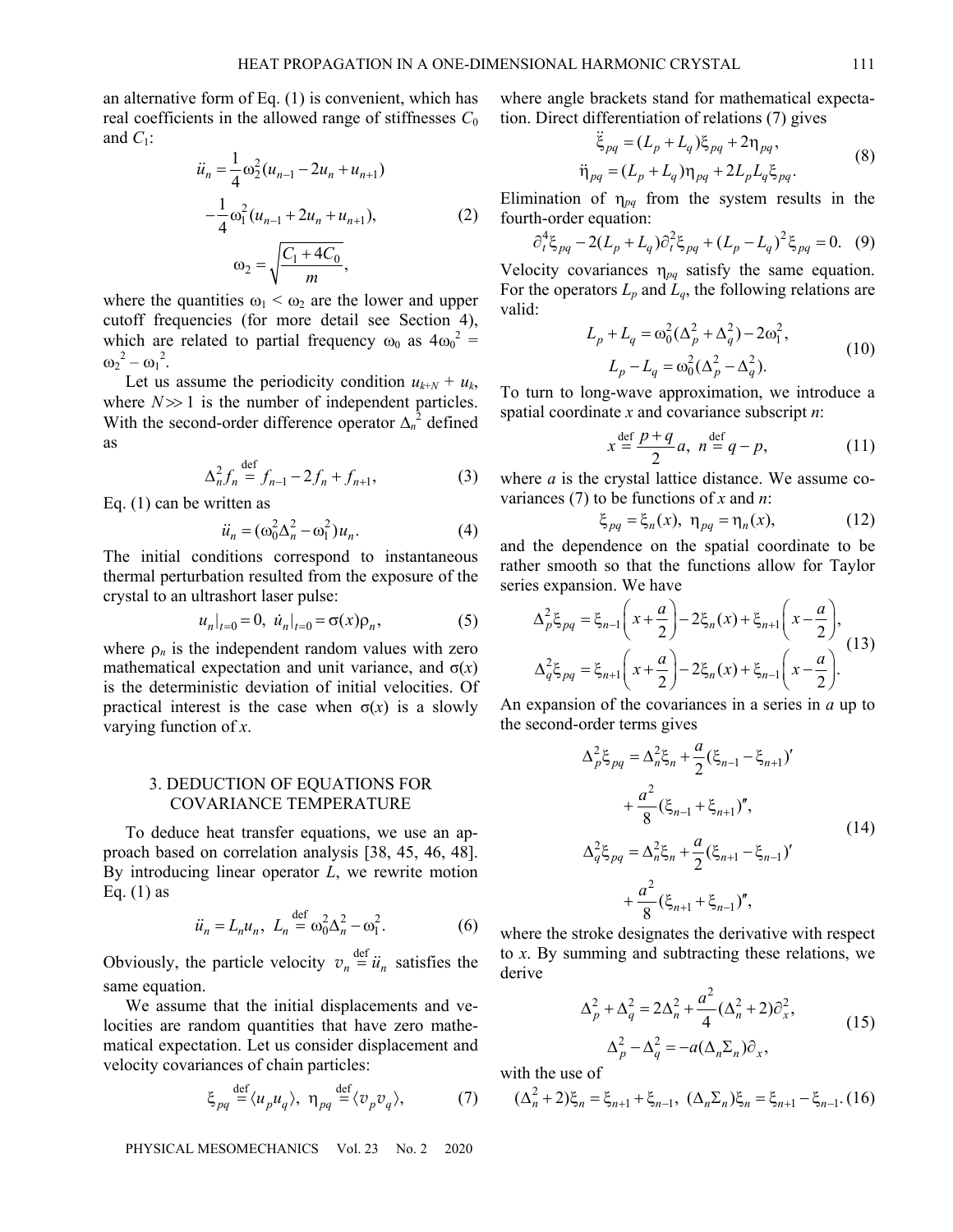The first relation is an apparent identity, and the second one can be considered as a designation for simplicity. As a result, operators (10) take the form

$$
L_p + L_q = 2(\omega_0^2 \Delta_n^2 - \omega_1^2) + \frac{1}{4}c^2(\Delta_n^2 + 2)\partial_x^2,
$$
  

$$
L_p - L_q = -\omega_0 c(\Delta_n \Sigma_n)\partial_x,
$$
 (17)

where  $c \stackrel{\text{def}}{=} \omega_0 a$  is the sound velocity. A substitution of (17) into (9) yields a continuum equation for covariances:

$$
\partial_t^4 \xi_n - 4(\omega_0^2 \Delta_n^2 - \omega_1^2) \partial_t^2 \xi_n - \frac{1}{2} c^2 (\Delta_n^2 + 2) \partial_t^2 \xi_n'' + \omega_0^2 c^2 (\Delta_n \Sigma_n)^2 \xi_n'' = 0,
$$
\n(18)

where strokes symbolize partial time derivative *t*. Use is also made of the operator representation of Eq. (18)  $\Lambda \xi_n = 0$ , where the differential difference operator  $\lambda$  is defined as follows:

$$
\Lambda \stackrel{\text{def}}{=} \partial_t^4 - 4(\omega_0^2 \Delta_n^2 - \omega_1^2) \partial_t^2 - \frac{1}{2} c^2 (\Delta_n^2 + 2) \partial_t^2 \partial_x^2
$$

$$
+ \omega_0^2 c^2 (\Delta_n \Sigma_n)^2 \partial_x^2.
$$
 (19)

The derived equation is difficult to analyze as it includes the fourth time derivative, the second coordinate derivative, and difference operator  $\Delta_n^2$ . According to the previous investigation [36], two types of dynamic processes are observed in lattice structures: rapidly decaying oscillations without energy transfer along coordinate *x*, that arise immediately after the heat application, and heat wave propagation as such. The wave front is assumed to form during decaying of fast oscillatory processes, necessary for redistribution of potential and kinetic energies in the crystal [42]. Keeping the same-order terms in operator (19) enables a division of (18) into equations for slow and fast motions.

#### *3.1. Fast Motion*

For fast motion, the order relation is valid for differential operators  $\partial_t \sim \omega$ ,  $c\partial_x \sim \Omega$ , where  $\Omega \ll \omega \sim$  $\omega_0 \sim \omega_1$ . By keeping only the highest terms of order  $\omega^4$  in the operator (19), we derive

$$
\Lambda \approx \partial_t^4 - 4(\omega_0^2 \Delta_n^2 - \omega_1^2) \partial_t^2, \tag{20}
$$

which gives the following equation for  $\xi_n$ :

$$
\ddot{\xi}_n - 4(\omega_0^2 \Delta_n^2 - \omega_1^2) \xi_n = A_1 + A_2 t. \tag{21}
$$

Note that the derived equation has no derivatives with respect to *x*, i.e. fast motion occurs without spatial transfer. If the integration constants  $A_1$  and  $A_2$  are zero, Eq. (21) coincides with the earlier derived one for energy oscillations for a one-dimensional harmonic crystal on the elastic foundation [42].

## *3.2. Slow Motion*

For slow motion,  $\partial_t \sim c\partial_x \sim \Omega$ , where  $\Omega \ll$  $\omega \sim \omega_0 \sim \omega_1$ . By keeping only the highest terms of order  $\omega^2 \Omega^2$  in operator (19), we derive

$$
\Lambda \approx -4(\omega_0^2 \Delta_n^2 - \omega_1^2) \partial_t^2 + \omega_0^2 c^2 (\Delta_n \Sigma_n)^2 \partial_x^2, \quad (22)
$$

which gives the following equation for  $\xi_n$ :

$$
4(\omega_0^2 \Delta_n^2 - \omega_1^2) \ddot{\xi}_n = \omega_0^2 c^2 (\Delta_n \Sigma_n)^2 \xi_n''.
$$
 (23)

In the absence of elastic foundation ( $\omega_1 = 0$ ), Eq. (23) acquires the form

$$
\ddot{\xi}_n - \frac{1}{4}c^2 \Sigma^2 \xi''_n = B_1 + B_2 n. \tag{24}
$$

If the integration constants  $B_1$  and  $B_2$  are zero, Eq. (21) coincides with the covariance dynamics equation derived earlier for a one-dimensional harmonic crystal on the elastic foundation [48]. With the designation  $\lambda = \omega_1^2 / \omega_0^2 + 2$ , the derived equation of slow motion (23) is explicitly written for velocity covariance  $\eta_n$ . As noted above, it has the same form as the equation for displacement covariances  $\xi_n$ :

$$
(\eta_{n+1} - \lambda \eta_n + \eta_{n-1})^{\cdot} = \frac{1}{4} c^2 (\eta_{n+2} - 2\eta_n + \eta_{n-2})^{\prime\prime} . (25)
$$

This equation describes completely the macroscopic process of heat propagation in a one-dimensional harmonic crystal on the elastic foundation. The equation has two parameters: sound velocity *c* and dimensionless parameter  $\lambda$  defined by the stiffness ratio  $\lambda$  =  $C_1/C_0 + 2$ , where  $C_1$  is the stiffness of the elastic foundation,  $C_0$  is the stiffness of bond between crystal particles. A substitution  $k_{\text{B}}(-1)^n \theta_n = m \eta_n$  [49] gives the equation for covariance temperature *n*:

$$
(\theta_{n+1} + \lambda \theta_n + \theta_{n-1})^{\cdot} = -\frac{1}{4}c^2(\theta_{n+2} - 2\theta_n + \theta_{n-2})^{\prime}. (26)
$$

In the allowed ranges of stiffness  $-C_1/4 \leq C_0 < \infty$  and  $0 \le C_1 < \infty$ , the parameter  $\lambda$  acquires values from the intervals  $-\infty < \lambda < -2$  and  $2 < \lambda < +\infty$ . The initial conditions for covariance temperature has the form

$$
\Theta_n(x, t)|_{t=0} = \begin{cases} T_0(x), & n = 0, \\ 0, & 0 < n < N, \end{cases}
$$
 (27)  

$$
\dot{\Theta}_n(x, t)|_{t=0} = 0.
$$

PHYSICAL MESOMECHANICS Vol. 23 No. 2 2020 The solution of problem (26) and (27) derived under the Fourier transform [50, 51] in terms of covari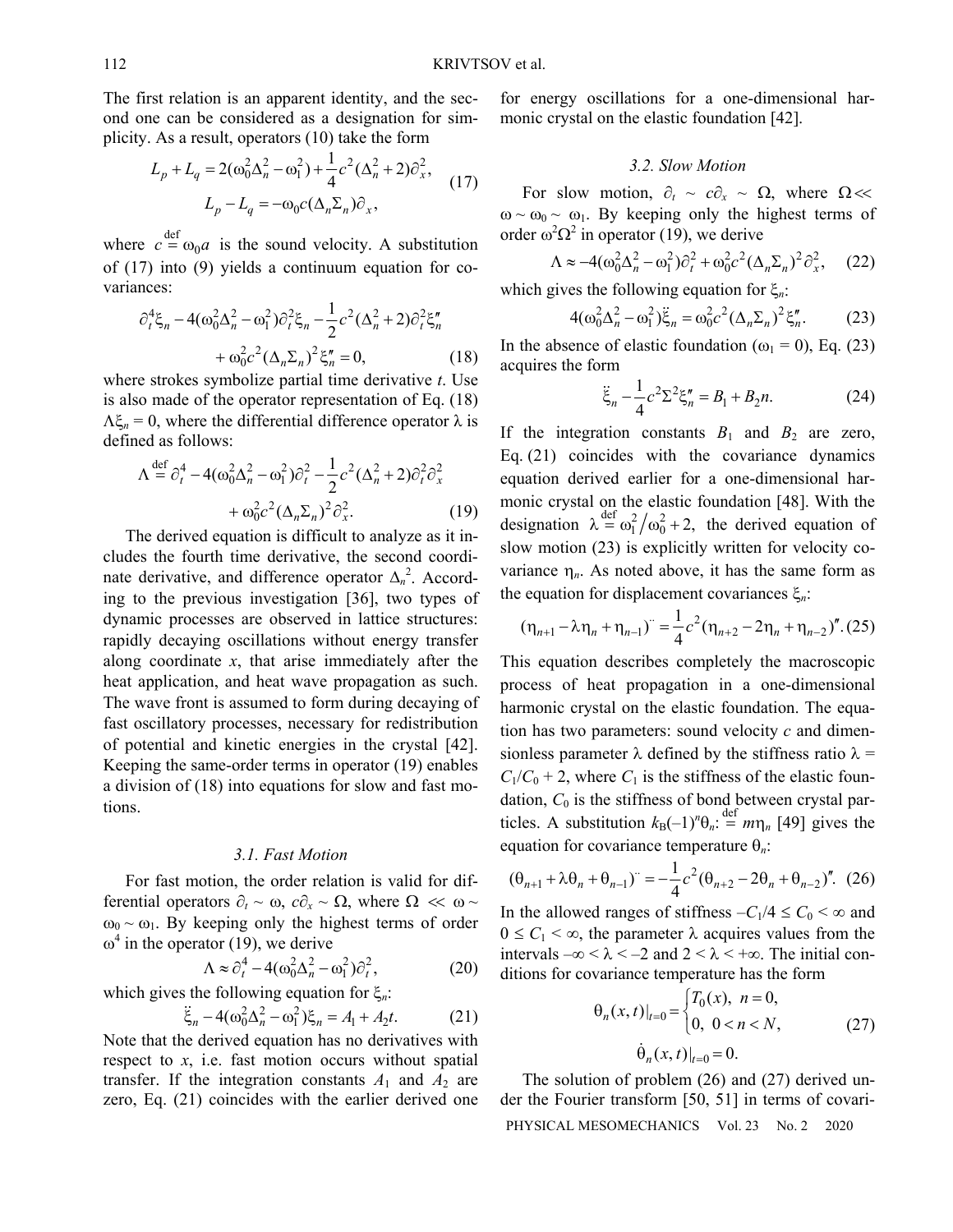ance coordinate *n* and positional coordinate *x* is given in the  $(n, k, t)$  representation:

$$
\hat{\theta}_n(k, t) = \hat{T}_0(k) \frac{1}{\pi}
$$
  
\n
$$
\times \int_0^\pi \cos\left(\frac{aC_0kt\sin\delta}{\sqrt{am(1+4C_0/C_1\cos^2(\delta/2))}}\right) \cos(\delta n) d\delta, (28)
$$

where  $\delta$  is the integration variable. The condition of the real-number root in formula (28) imposes a restriction on an allowed range of stiffness  $C_0 \ge -C_1/4$  of a stable chain [49].

Considering uncorrelated oscillation alone, let us assume that  $n = 0$ . Then integral (28) can be represented via Bessel functions (this statement is proved in Appendix A):

$$
\hat{\theta}_0(k,t) = \hat{T}_0(k)J_0c_*kt,
$$
\n(29)

where  $c_* = a/2|\omega_2 - \omega_1|$  is the maximum group velocity of mechanical waves in the chain on the foundation.

If the foundation stiffness is much higher than the chain stiffness and positive  $(C_1 \gg C_0)$ , then  $c_* \approx c \times C_0$  $\sqrt{C_0/C_1}$ , and conversely if  $C_1 \ll C_0$ , then  $c_* \approx c$ . For equal stiffnesses  $C_1 = C_0$ , the velocity  $c_* = c/2$  ( $\sqrt{5}$  –  $1) \approx 0.62c$ . At  $C_1 = 0$ , the solution goes over into the earlier derived one [45]. At negative stiffness  $C_0$ , the heat wave velocity  $c_*$  remains real as long as the condition  $C_0 \geq -C_1/4$  is valid.

From representation (29) and the Bessel function properties it follows that the distribution of kinetic temperature  $T(k, t) = \theta_0(k, t)$  in the chain on the foundation satisfies the following problem:

$$
\ddot{\hat{T}} + \frac{1}{t}\dot{\hat{T}} = -c_*^2 k^2 \hat{T}, \hat{T}|_{t=0} = T_0(x), \dot{\hat{T}}|_{t=0} = 0.
$$
 (30)

Fourier transform inverse to (30) with respect to *k* gives the equations [45, 52]

$$
\ddot{T} + \frac{1}{t}\dot{T} = c_*^2 T'', \left.T\right|_{t=0} = T_0(x), \left.\dot{T}\right|_{t=0} = 0,\qquad(31)
$$

where *t* is the physical time counted from the instant of exposure of the chain to a short heat pulse. The heat front velocity in the chain  $c_*$  is equal to the maximum (in absolute value) group velocity of mechanical waves in the considered system (see Appendix A). A conclusion on the heat front velocity can be inferred also by analyzing the Green function expansion for the chain (formula (26) in [51]) plotted by the stationary-phase method.

Note that Eq. (31) is similar to the Darboux equation [53, 54]

$$
\frac{\partial^2 T(x,r)}{\partial r^2} + \frac{\alpha - 1}{r} \frac{\partial T(x,r)}{\partial r} = \Delta_x T(x,r), \quad (32)
$$

describing the spherical mean solution of the wave equation in the space of dimension  $\alpha + 1$  in averaging with respect to a sphere of radius *r*.

The solution of initial problem (31) can be represented [53–55] both as a convolution

$$
T(x,t) = \frac{1}{\pi} \int_{-\infty}^{\infty} T_0(x - c_* \tau) \frac{H(t^2 - \tau^2)}{\sqrt{t^2 - \tau^2}} d\tau
$$
  
= 
$$
\frac{1}{\pi} \int_{-t}^{t} \frac{T_0(x - c_* \tau)}{\sqrt{t^2 - \tau^2}} d\tau,
$$
 (33)

and as a sum of direct and reverse waves

$$
T(x,t) = \frac{1}{2\pi} \int_{0}^{\pi} \left[ T_0 \left( x - c_* t \sin \frac{\delta}{2} \right) + T_0 \left( x + c_* t \sin \frac{\delta}{2} \right) \right] d\delta
$$

$$
= \frac{1}{2\pi} \int_{-\pi}^{\pi} T_0 \left( x + t \sin \frac{\delta}{2} \right) d\delta. \tag{34}
$$

A similar expression was previously deduced [44]. The substitution  $\tau = t \sin(\delta/2)$  in the last expression can lead to the form (34). For illustration of the solution of heat transfer problem (30), we assume that an infinite one-dimensional crystal at the initial time instant is heated by a short laser pulse whose intensity decreases with distance from the spot center. Let us assume that the initial temperature distribution is parabolic:

$$
T|_{t=0} = T_0(l^2 - x^2)H(x^2 - l^2),
$$
 (35)

where  $T_0$  is the temperature in the laser spot center,  $l$  is the laser beam radius, and *H* is the Heaviside function. Then, a substitution of (35) into (33) yields a function describing the time evolution of the temperature profile in a one-dimensional crystal (Fig. 1, solid lines).



**Fig. 1.** Temperature distribution in an infinite one-dimensional crystal: solid lines show the solution of the initial Cauchy problem derived by formula (33) and under initial conditions (35), dashed lines correspond to the solution plotted within the classical Fourier heat conductivity model. Dots stand for the numerical solution. Curves *1*–*3* illustrate temperature distribution at the time instants  $t_1$  <  $t_2 \le t_3$ .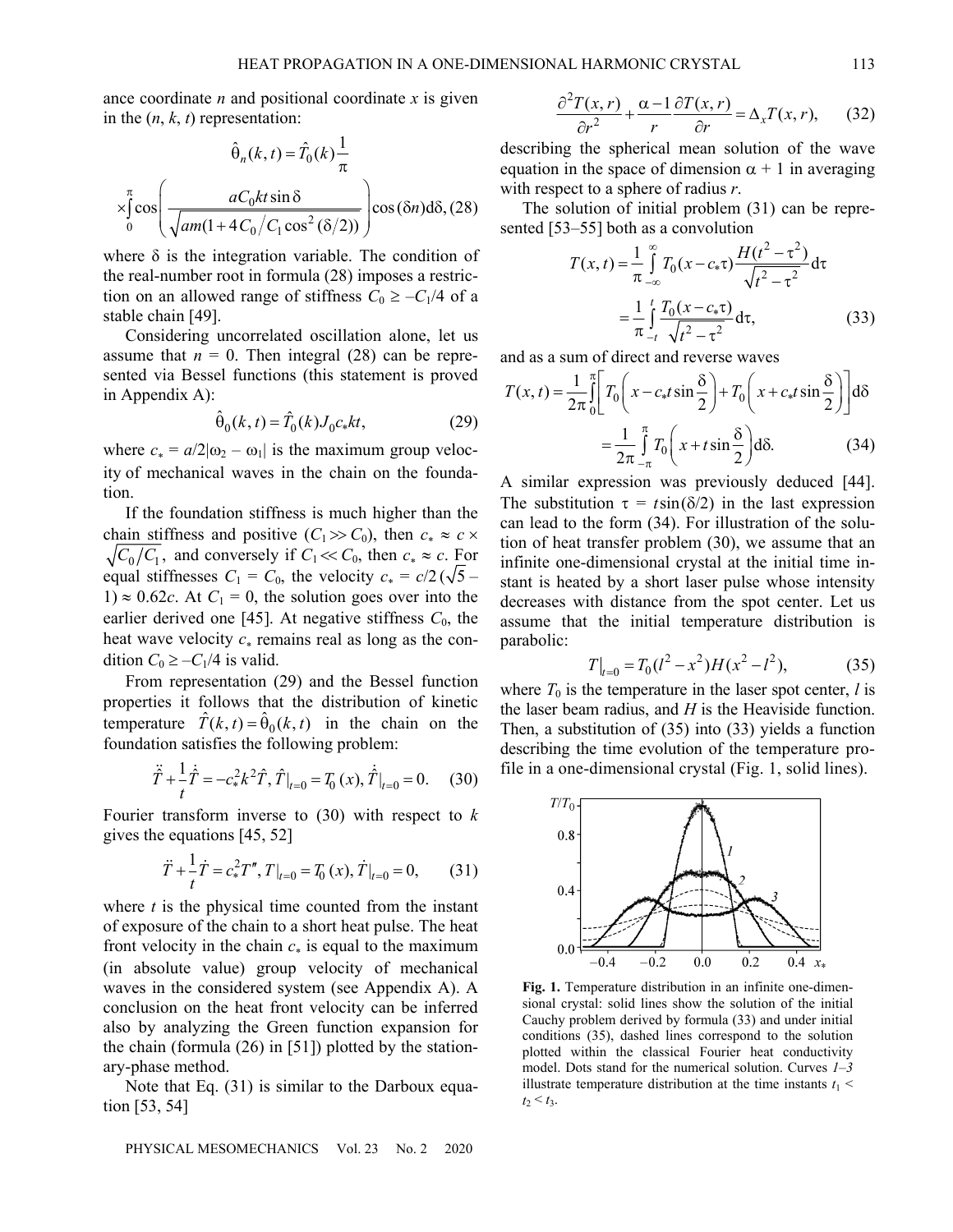The solution for  $T(x, t)$  is represented in Appendix B. The solution of problem (30) under other initial conditions is analyzed elsewhere [55]. The problems on heat input into the bulk were studied by Gavrilov et al. [56].

The system of discrete dynamics equations (1) for the chain with stochastic initial conditions (5), where

$$
\sigma(x) = T_0(l^2 - x^2)H(x^2 - l^2),
$$

is solved numerically by the central-difference method at the integration step  $5\times10^{-4}\tau_0$ , where  $\tau_0 = 2\pi/\omega_0$ . The numerical solution is shown by dots in Fig. 1. Initial velocities are set by a uniformly distributed random number generator. The mathematical expectation is an average value over the crystal. To derive a numerical solution of adequate accuracy, the use is made of a chain with 50 realizations of 10 000 particles each.

As the only constant in the heat transfer equation is group velocity, of interest is its dependence on system parameters (1). To do this, the next section is devoted to the analysis of dispersion relations, including in the negative region of stiffness *C*0.

#### 4. DISPERSION RELATIONS

The dispersion relation for waves propagating in the chain on the foundation (1) has the form

$$
\Omega^{2}(k) = (\omega_{2}^{2} - \omega_{1}^{2})\sin^{2}\left(\frac{ak}{2}\right) + \omega_{1}^{2},
$$
  

$$
\omega_{2}^{2} = 4\omega_{0}^{2} + \omega_{1}^{2}.
$$
 (36)

Dispersion relation (36) includes two cutoff frequencies  $\omega_1 < \omega_2$ , thus the chain on the foundation presents a band-pass filter. Waves with frequencies out of the band pass are called exponential (zigzaglike) and do not propagate [57]. To analyze dispersion dependences both at positive and negative stiffnesses  $C_0$ , it is convenient to turn to the parameters  $\omega$  and  $\beta$ , which are set so that

$$
\omega_1^2 \stackrel{\text{def}}{=} \omega \cos\left(\beta + \frac{\pi}{4}\right), \omega_2^2 \stackrel{\text{def}}{=} \omega \sin\left(\beta + \frac{\pi}{4}\right),\qquad(37)
$$

$$
\omega^2 = \omega_1^2 + \omega_2^2.
$$

The introduced parameter β depends on the foundation stiffness and the stiffness of bond between chain particles in the following way:

$$
\tan\left(\beta + \frac{\pi}{4}\right) \stackrel{\text{def}}{=} \frac{\omega_2}{\omega_1} = \sqrt{\frac{C_1 + 4C_0}{C_1}}.
$$
 (38)

At negative stiffness values  $C_0$ , the parameter  $\beta$  is likewise negative. Values of  $\beta$  from the interval  $-\pi/4 \leq$ 

Consistency of parameters  $\beta$  and  $\omega$  to parameters  $\omega_1$ ,  $\omega_2$ ,  $\omega_0$ ,  $c_*$ and factors  $C_0$ ,  $C_1$ . The quantity  $\omega$  enters dispersion relations as a factor

| β          | $-\pi/4$        |                    | $\pi/4$      |
|------------|-----------------|--------------------|--------------|
| $\omega_1$ | $\omega$        | $\sqrt{2}/2\omega$ |              |
| $\omega$   | 0               | $\sqrt{2}/2\omega$ | $\omega$     |
| $\omega_0$ | $-i/2$ $\omega$ |                    | $i/2 \omega$ |
| $c*$       | $a/2\omega$     |                    | $a/2 \omega$ |
| $C_0$      | $-C_1/4$        |                    | $\infty$     |
| $C_1$      | $-4C_0$         |                    |              |

 $\beta \leq \pi/4$  correspond to frequencies  $\omega_1$  and  $\omega_2$  varying in the interval  $(0, \omega)$  or stiffnesses  $C_1$  and  $C_2$  in the intervals  $-C_1/4 \leq C_0 < \infty$  and  $0 \leq C_1 < \infty$ . These values are listed in the table. The use of parameter  $\beta$  gives symmetrical curves of quantities describing wave propagation in system (1) at any allowed stiffness values  $C_0$  and  $C_1$ . In so doing, the parameter  $\beta$  remains real and does not go into infinity in the entire range.

The dispersion characteristic of waves in the chain on the elastic foundation (36) is expressed via parameters ω and β in the following way:

$$
\Omega(k) = \omega / \sqrt{2} \sqrt{1 - \sin(2\beta)\cos(ak)}.
$$
 (39)

Figure 2 plots a family of dispersion curves at different values of parameter β. At negative and posi-



**Fig. 2.** Dispersion characteristic of waves in the chain on the elastic foundation at the parameter  $\beta$  varying from 0 to  $\pi/4$  with the step  $\pi/16$ , for positive  $C_0 > 0$  (a) and negative  $C_0$  < 0 stiffnesses (b).

PHYSICAL MESOMECHANICS Vol. 23 No. 2 2020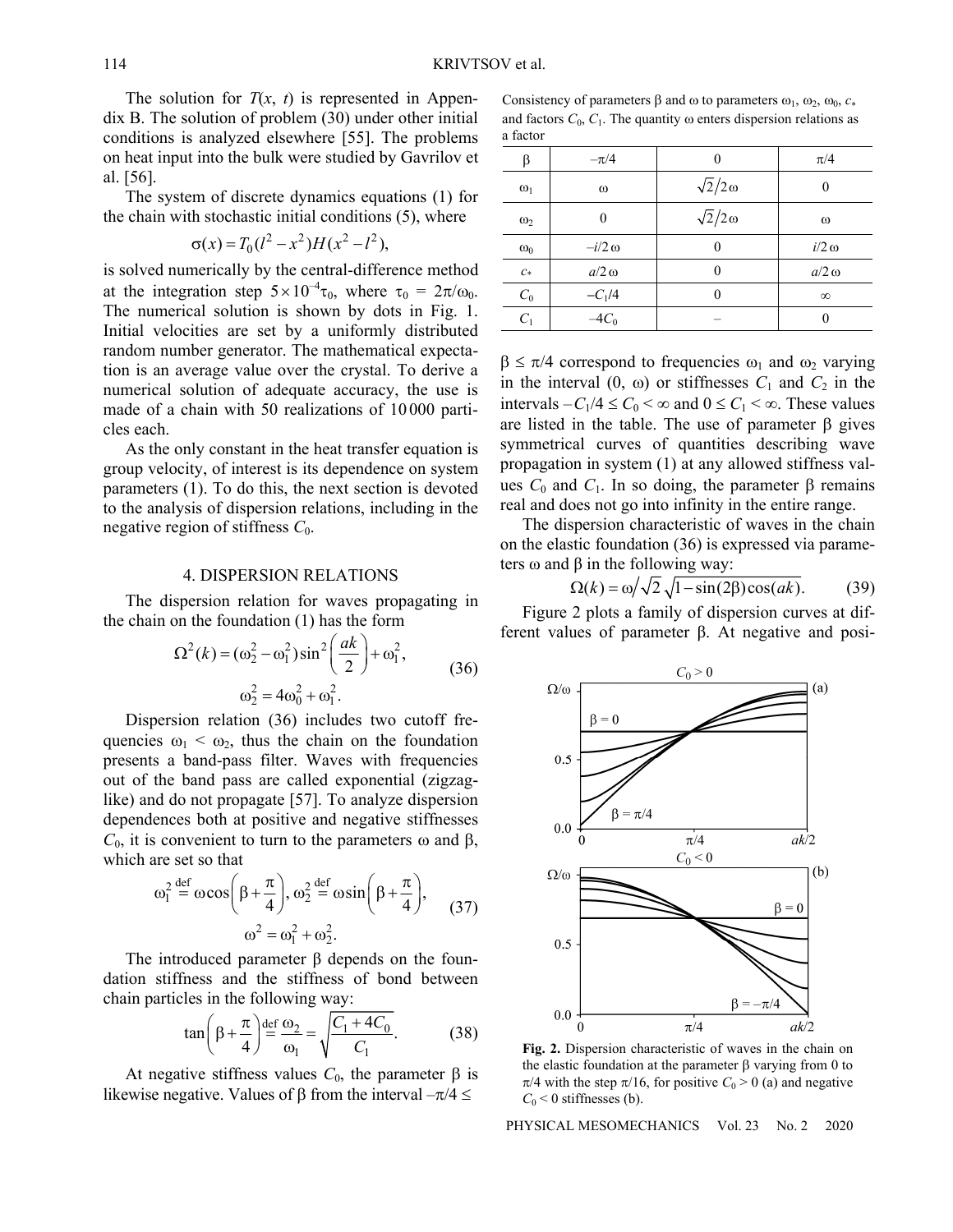$c_{\ast}/a\omega$ 



**Fig. 3.** Wave group velocity in the chain on the elastic foundation at the parameter β varying from 0 to  $\pi/4$  with the step  $\pi/16$ , for positive  $C_0 > 0$  (a) and negative  $C_0 < 0$ stiffnesses (b).

tive β, the diagrams are seen to be symmetrical. Thus, owing to the parameterization method, a clear analogy is seen in the behavior of system (1) at negative  $-C_1/4 \le C_0 < 0$  and positive  $0 \le C_0 < \infty$  stiffnesses of the chain. At  $\beta = \pi/4$  the foundation is absent, and at  $β = 0$  the stiffness vanishes  $C_0 = 0$ , which corresponds to the system of uncorrelated oscillators. The value  $\beta = -\pi/4$  corresponds to the ultimate negative stiffness  $C_0 = -C_1/4$ , at which the chain on the foundation retains stability. All dispersion curves in Fig. 2 are bounded by the upper and lower cuttoff frequencies:

$$
\omega_1 = \omega \sin\left(\beta + \frac{\pi}{4}\right), \omega_2 = \omega \cos\left(\beta + \frac{\pi}{4}\right).
$$
 (40)

The dependence of the group velocity on the wave number has the form

$$
C_{\rm gr} \stackrel{\rm def}{=} \frac{\mathrm{d}\Omega}{\mathrm{d}k} = \frac{a\omega\sin(2\beta)\sin(ak)}{2\sqrt{2}\sqrt{1-\sin(2\beta)\cos(ak)}}.\tag{41}
$$

The wave group velocity in the chain on foundation is always lower than that in the chain without foundation, which is plotted at  $\beta = \pi/4$  in Fig. 3a. At positive and negative stiffnesses, the group velocity curves are antisymmetrical. At  $C_0 > 0$  the group velocity is positive, and at  $C_0 < 0$  it is negative and is opposed to the phase one. The maximum (in absolute value) group velocity in the chain on the foundation



determines the maximum velocity of energy propagation in the system, which amounts to  $c_* = a/2|\omega_2 - \omega_1|$ .

The value of  $c_*$  is proportional to the difference between the upper and lower cuttoff frequencies. Going to the parameters β and ω, the velocity can be expressed as

$$
c_* = a\omega/\sqrt{2} |\sin \beta| \,. \tag{42}
$$

In the case of no foundation at  $\omega_1 = 0$  and consequently  $\beta = \pi/4$ , the velocity  $c_*$  takes on the value  $c =$  $a\omega_0$ .

The parameter  $\omega$  at the allowed stiffness values  $-C_1/4 \le C_0 \le \infty$  and  $0 \le C_1 \le \infty$  varies within  $-14C_1/m \le$  $\omega < \infty$  and enters the expressions for dispersion (39), group velocity (41), and maximum (in absolute value) wave group velocity (42) merely as the scale factor. Thus, our concern is solely with the dependence of the mentioned quantities on the parameter  $\beta$ .

Figure 4 plots the dependence of the maximum (in absolute value) group velocity (42) on the parameter β. At negative parameter  $-π/4 ≤ β ≤ 0$  corresponding to negative stiffness  $-C_1/4 \leq C_0 \leq 0$ , the curve behaves symmetrically to that in the interval  $0 \le \beta \le \pi/4$ corresponding to positive stiffness  $0 \leq C_0 < \infty$ . It is seen that at the end points of the diagram  $\beta = -\pi/4$ ,  $\pi/4$ (i.e. at  $C_0 = -C_1/4$  and  $C_0/C_1 \rightarrow \infty$ , respectively) the velocity  $c_*$  takes on the maximum value equal to the long-wave velocity in the chain without foundation  $c = a\omega_0$ . In the case  $\beta = 0$  corresponding to  $c_0 = 0$ , no waves propagate in the chain  $c_* = 0$ .

The used method of parameterization of dispersion relations distinguishes two quantities: ω entering the dispersion relations as a multiplier and presenting a scale factor, and  $\beta$  determining the qualitative behavior of the diagrams  $\Omega(k, \beta)$ ,  $C_{\text{gr}}(k, \beta)$ , and  $c_*(\beta)$ . Both quantities are uniquely determined from model parameters (1), maintaining consistency with each other and with the rest designations (see the table).

β

 $\pi/4$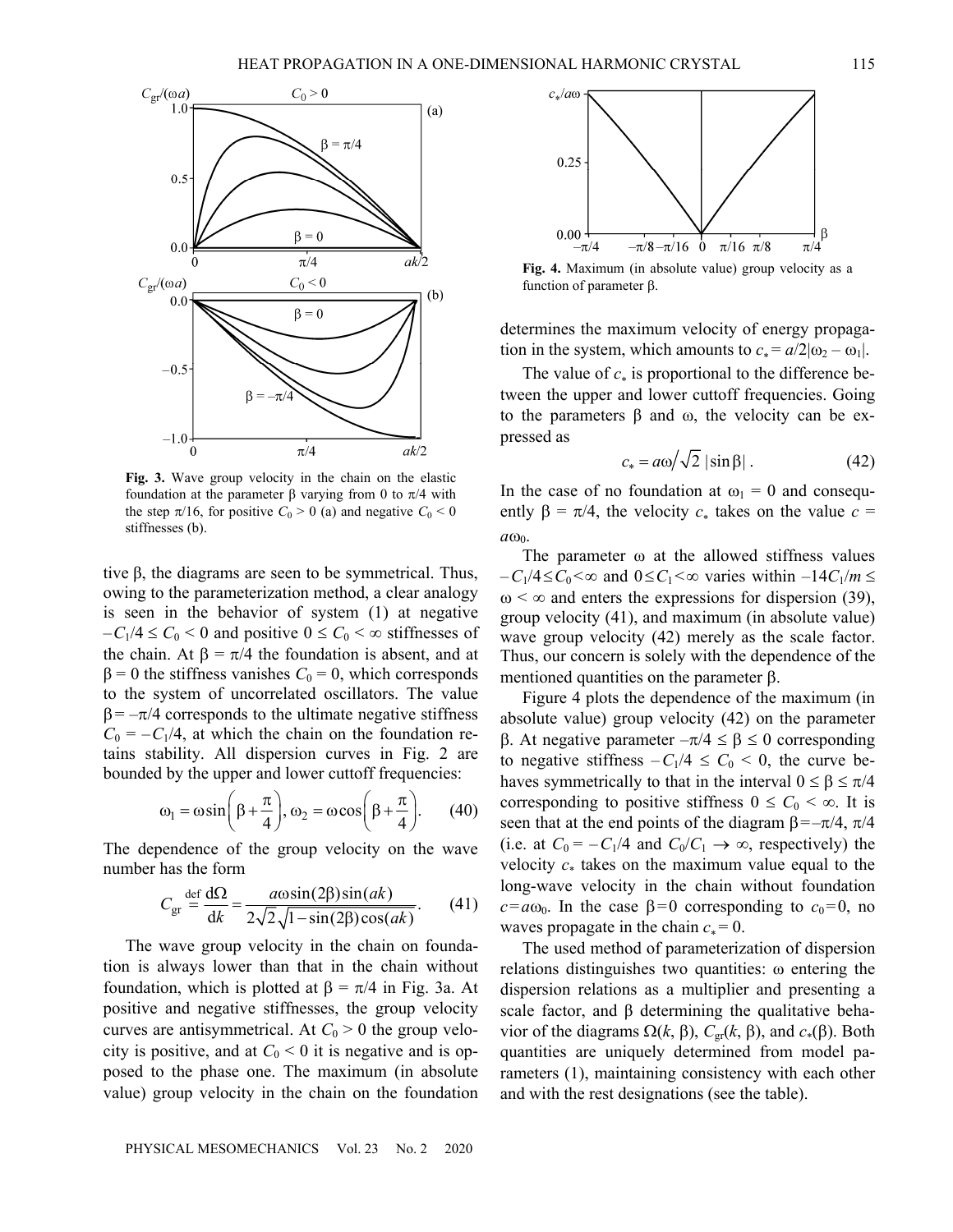#### 5. CONCLUSIONS

The work discloses that the propagation of a shortterm thermal perturbation in the crystal on the elastic foundation is determined by the ballistic heat conductivity equation of the same form as in the crystal without elastic foundation [45]:

$$
\ddot{T} + 1/t \dot{T} = c_*^2 T'', T|_{t=0} = T_0(x), \dot{T}|_{t=0} = 0.
$$

The only parameter in the equation is the maximum (in absolute value) group velocity  $c_* = a|\omega_1 - \omega_2|/2$ , i.e. the maximum velocity of energy propagation in the crystal on the elastic foundation. This quantity is proportional to the absolute value of the semidifference of the upper  $\omega_2$  and lower  $\omega_1$  cuttoff frequencies. If the foundation stiffness is much higher than the chain stiffness  $(C_1 \gg C_0)$ , then  $c_* \approx c \sqrt{C_0/C_1}$ , and conversely if  $C_1 \ll C_0$ , then  $c_* \approx c$ . The heat wave velocity  $c_*$  in the crystal on the elastic foundation with positive stiffness  $C_0$  is always lower than the heat wave velocity *c* in the crystal without foundation  $c_* < c$ .

It is found that Eq. (31) is valid both for positive chain stiffness and for negative one subject to  $C_0$  $-C_1/4$ . If the chain stiffness is negative and the condition  $C_0$ >- $C_1/4$  is satisfied, the heat wave velocity remains real and can be expressed by formula (42).

For illustration an exact solution of Eq. (31) is derived for a parabolic initial temperature profile, which models short-pulse laser heating of a one-dimensional crystal on the foundation.

Due to dispersion of mechanical waves in the chain on the foundation, their group velocity depends on the wave number *k* and the chain-to-foundation stiffness ratio  $\beta$ . The heat front propagates with the maximum possible group velocity in the system, which depends only on  $\beta$ . Thus, heat and acoustic waves can have different velocities at the fixed  $\beta$ . The heat transfer velocity can exceed the acoustic wave velocity if the mass bond stiffness in the chain is positive  $C_0 > 0$ , and conversely it can be less than the acoustic wave velocity at  $C_0 < 0$  (Fig. 3).

## ACKNOWLEDGMENTS

The authors are grateful to A.K. Belyaev, O.V. Gendelman, and V.A. Kuzkin for comprehensive discussion of the work.

#### FUNDING

This work was financially supported by the Russian Science Foundation (grant No. 18-11-00201).

## APPENDIX A. SOLUTION OF THE KINETIC ENERGY TRANSFER EQUATION VIA BESSEL FUNCTIONS

Let us prove that the following equality is valid:

$$
\frac{1}{\pi} \int_{0}^{\pi} \cos \left( \frac{aC_0kt \sin \delta}{\sqrt{am(1 + 4C_0/C_1 \cos^2 \delta/2)}} \right) d\delta
$$

$$
= J_0(c_*kt). \tag{A1}
$$

Using an integral representation of the Bessel function [58], we transform the right-hand side:

$$
\int_{0}^{\pi} \cos \left( \frac{aC_0kt \sin \delta}{\sqrt{am(1 + 4C_0/C_1 \cos^2(\delta/2))}} \right) d\delta
$$
  
= 
$$
\int_{0}^{\pi} \cos(c_*kt \sin(\delta/2)) d\delta.
$$
 (A2)

The Laplace integral transform of the right- and lefthand sides of equality (A2) is applied with respect to time  $t \to \omega$ <br> $\pi$   $\left(\frac{\pi (C \cdot k \sin \delta)^2}{2C} \right)^{-1}$ 

$$
\int_{0}^{\pi} \left( \frac{a(C_0 k \sin \delta)^2}{m\omega(1 + 4C_0/C_1 \cos^2(\delta/2))} \right)^{-1} d\delta
$$

$$
= \int_{0}^{\pi} \frac{\omega}{c_*^2 k^2 \sin^2(\delta/2) + \omega^2} d\delta. \tag{A3}
$$

A definite integral over  $\delta$  is found for the left- and right-hand sides of (A3). Under the assumption that  $c_* = a/2|\omega_2 - \omega_1|$ , the derived expression is reduced to an algebraic identity, which is transformed to the simple form:

$$
\sqrt{\mu + 2\omega^2 - 2\sqrt{c^4 k^4 + \mu \omega^2 + \omega^4}}
$$
  
+ 
$$
\sqrt{2(\mu + 2\omega^2) - 2c^2 k^2 \sqrt{\lambda^2 - 4}}
$$
  
= 
$$
\sqrt{\mu + 2\omega^2 + 2\sqrt{c^4 k^4 + \mu \omega^2 + \omega^4}}
$$
  

$$
\mu = c^2 k^2 \lambda.
$$
 (A4)

At positive stiffness  $C_0 > 0$  and the parameters  $c, k$ ,  $\omega > 0$ ,  $\lambda > 2$ , the validity of this statement is proved by successive identity transformations. At negative stiffness  $-C_1/4 < C_0 < 0$  and the parameter  $-\infty < \lambda \le -2$ , the proof is the same. At  $C_0 = 0$  or, what is the same, at  $\lambda = 2$ , heat and acoustic disturbances do not propagate in system (1). Thus, the left- and right-hand sides of equality (A1) have the same Laplace image, and consequently their originals also coincide, as was to be proved.

PHYSICAL MESOMECHANICS Vol. 23 No. 2 2020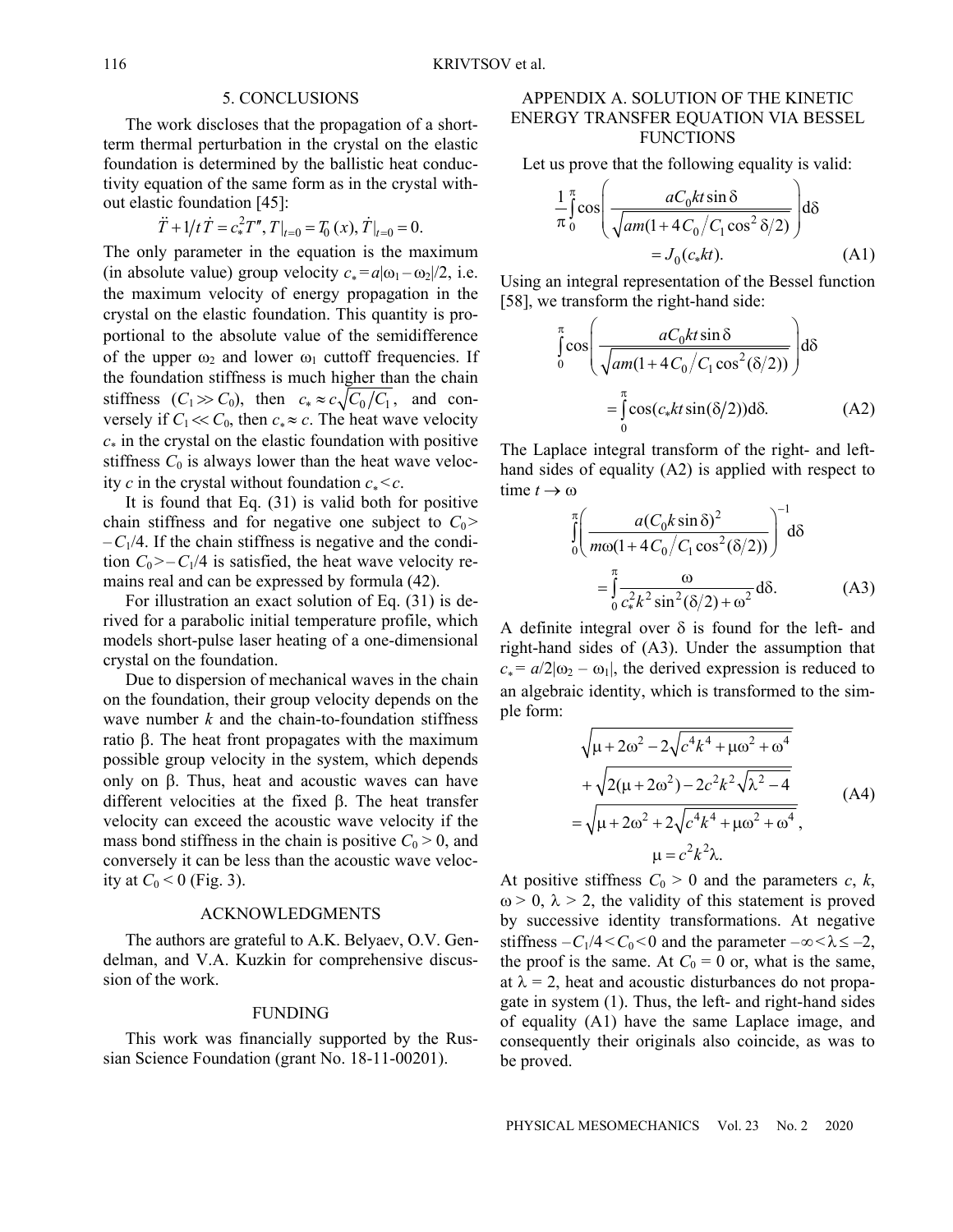## APPENDIX B. SOLUTION OF THE PROBLEM OF EVOLUTION OF A HEAT PULSE WITH THE INITIAL PARABOLIC PROFILE

We introduce dimensionless variables  $x_*$  and  $t_*$ , such that

$$
x = c_* \tau x_*, t = \tau t_*, \tag{B1}
$$

where  $c_*$  is the maximum (in absolute value) group velocity, and  $\tau$  is the scale along the time axis. With the new variables and under initial conditions (35), problem (31) takes the form

$$
\ddot{T} + 1/t_* \dot{T} = T'', T \big|_{t_*=0} = T_0 (l_*^2 - x_*^2) H (x_*^2 - l_*^2),
$$
  

$$
\dot{T} \big|_{t_*=0} = 0,
$$
 (B2)

where  $l_* = 1/(c_*\tau)$ . An integration of (33) gives the following expression for temperature (for brevity, the subscripts are omitted in the notation)

 $T(x,t) = T_1(x,t) + T_1(-x,t) + T_2(x,t) + T_3(x,t)$ , (B3) where the quantities  $T_1$ ,  $T_2$ , and  $T_3$  are set by the expressions

$$
T_1(x,t) = \frac{1}{4\pi} \left( p(x) \left( 2 \arcsin \frac{l+x}{t} + \pi \right) + 2q(x) \right)
$$
  

$$
\times H(l^2 - (t+x)^2),
$$
  

$$
T_2(x,t) = \frac{1}{2\pi} \left( p(x) \left( 2 \arcsin \frac{l-x}{t} + \arcsin \frac{l+x}{t} \right) + q(-x) + q(x) \right) H((t-l)^2 - x^2),
$$
  

$$
T_3(x,t) = \frac{1}{2} p(x) H((t-l)^2 - x^2) H(l-t),
$$
  

$$
q(x) = (l-3x)\sqrt{t^2 - (l+x)^2}, \quad p(x) = 2l^2 - t^2 - 2x^2.
$$

The solution exhibits wave diffusion: there is only a leading front and no trailing front. The functions  $T_2(x, t)$  and  $T_3(x, t)$  determine the internal part of a propagating wave at different time periods;  $T_1(x, t)$ and  $T_1(-x, t)$  determine its external part at any time values.

#### REFERENCES

- 1. Shi, L., Rohringer, P., Suenaga, K., Niimi, Y., Kotakoski, J., Meyer, J.C., Peterlik, H., Wanko, M., Cahangirov, S., Rubio, A., and Lapin, Z.J., Confined Linear Carbon Chains as a Route to Bulk Carbyne, *Nat. Mater.*, 2016, vol. 15, no. 6, pp. 634–639.
- 2. Senga, R., Komsa, H. P., Liu, Z., Hirose-Takai, K., Krasheninnikov, A.V., and Suenaga, K., Atomic Structure and Dynamic Behaviour of Truly One-Dimensional Ionic Chains Inside Carbon Nanotubes, *Nat. Mater.*, 2014, vol. 13, no. 11, pp. 1050–1054.
- 3. Rieder, Z., Lebowitz, J.L., and Lieb, E., Properties of a Harmonic Crystal in a Stationary Nonequilibrium State, *J. Math. Phys.*, 1967, vol. 8, no. 5, pp. 1073–1078.
- 4. Gendelman, O.V. and Savin, A.V., Heat Conduction in a Chain of Colliding Particles with a Stiff Repulsive Potential, *Phys. Rev. E*, 2016, vol. 94, no. 5, p. 052137.
- 5. Savin, A.V. and Kosevich, Y.A., Thermal Conductivity of Molecular Chains with Asymmetric Potentials of Pair Interactions, *Phys. Rev. E*, 2014, vol. 89, no. 3, p. 032102.
- 6. Krivtsov, A.M. and Morozov, N.F., On Mechanical Characteristics of Nanocrystals, Phys*. Sol. State*, 2002, vol. 44, no. 12, pp. 2260–2265.
- 7. Hoover, W.G. and Hoover, C.G., *Simulation and Control of Chaotic Nonequilibrium Systems*, Advanced Series in Nonlinear Dynamics, World Sci., 2015, vol. 27.
- 8. Indeitsev, D.A. and Osipova, E.V., A Two-Temperature Model of Optical Excitation of Acoustic Waves in Conductors, *Dokl. Phys.*, 2017, vol. 62, no. 3, pp. 136–140.
- 9. Eremeev, V.A., Ivanova, E.A., and Morozov, N.F., Some Problems of Nanomechanics, *Phys. Mesomech.*, 2014, vol. 17, no. 1, pp. 23–29.
- 10. Eremeyev, V.A., Ivanova, E.A., and Indeitsev, D.A., Wave Processes in Nanostructures Formed by Nanotube Arrays or Nanosize Crystals, *J. Appl. Mech. Tech. Phys.*, 2010, vol. 51, no. 4, pp. 569–578.
- 11. Kuzkin, V.A., Comment on "Negative Thermal Expansion in Single-Component Systems with Isotropic Interactions", *J. Phys. Chem.*, 2014, vol. 118, no. 41, pp. 9793–9794.
- 12. Kuzkin, V.A. and Krivtsov, A.M., Nonlinear Positive/ Negative Thermal Expansion and Equations of State of a Chain with Longitudinal and Transverse Vibrations, *Phys. Stat. Solidi B*, 2015, vol. 252, no. 7, pp. 1664– 1670.
- 13. Goldstein, R.V., Gorodtsov, V.A., and Lisovenko, D.S., Mesomechanics of Multiwall Carbon Nanotubes and Nanowiskers, *Phys. Mesomech.*, 2009, vol. 12, no. 1, pp. 38–53.
- 14. Podolskaya, E.A., Panchenko, A.Y., Freidin, A.B., and Krivtsov, A.M., Loss of Ellipticity and Structural Transformations in Planar Simple Crystal Lattices, *Acta Mech.*, 2016, vol. 227, no. 1, pp. 185–201. doi 10.1007/s00707-015-1424-1
- 15. Chang, C.W., Okawa, D., Garcia, H., Majumdar, A., and Zettl, A., Breakdown of Fourier's Law in Nanotube Thermal Conductors, *Phys. Rev. Lett*., 2008, vol. 101, p. 075903.
- 16. Xu, X., Pereira, L.F., Wang, Y., Wu, J., Zhang, K., Zhao, X., Bae, S., Tinh Bui, C., Xie, R., Thong, J.T., Hong, B.H., Loh, K.P., Donadio, D., Li, B., and Ozyilmaz, B., Length-Dependent Thermal Conductivity in Suspended Single-Layer Graphene, *Nat. Commun.*, 2014, vol. 5, p. 3689.
- 17. Hsiao, T.-K., Huang, B.-W., Chang, H.-K., Liou, S.-C., Chu, M.-W., Lee, S.-C., and Chang, C.-W., Micron-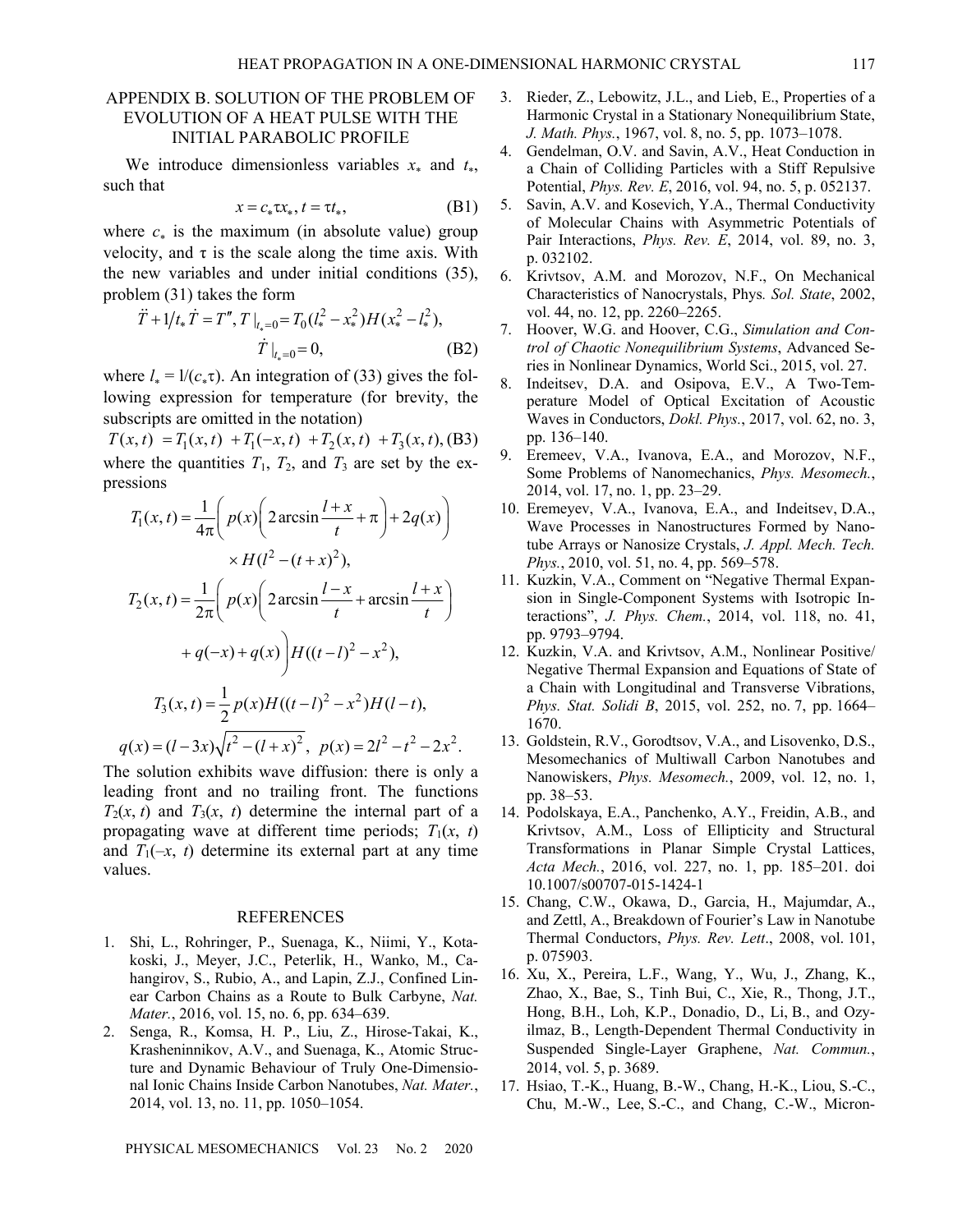Scale Ballistic Thermal Conduction and Suppressed Thermal Conductivity in Heterogeneously Interfaced Nanowires, *Phys. Rev. B*, 2015, vol. 91, p. 035406.

- 18. Lepri, S., Mejia-Monasterio, C., and Politi, A., Nonequilibrium Dynamics of a Stochastic Model of Anomalous Heat Transport, *J. Phys. A. Math. Theor.*, 2010, vol. 43, p. 065002.
- 19. Kannan, V., Dhar, A., and Lebowitz, J.L., Nonequilibrium Stationary State of a Harmonic Crystal with Alternating Masses, *Phys. Rev. E*, 2012, vol. 85, p. 041118.
- 20. Dhar, A. and Dandekar, R., Heat Transport and Current Fluctuations in Harmonic Crystals, *Physica A*, 2015, vol. 418, pp. 49–64.
- 21. Bonetto, F., Lebowitz, J.L., and Rey-Bellet, L., Fourier's Law: A Challenge to Theorists, in *Mathematical Physics 2000*, Fokas, A., et al., Eds., London: Imperial College Press, 2000, pp. 128–150.
- 22. Lepri, S., Livi, R., and Politi, A., Thermal Conduction in Classical Low-Dimensional Lattices, *Phys. Rev. P*, 2003, vol. 377, pp. 1–80.
- 23. *Thermal Transport in Low Dimensions: From Statistical Physics to Nanoscale Heat Transfer*, Lepri, S., Ed., vol. 921, New York: Springer, 2016.
- 24. Dhar, A., Heat Transport in Low-Dimensional Systems, *Adv. Phys.*, 2008, vol. 57, pp. 457–537.
- 25. Aoki, K. and Kusnezov, D., Bulk Properties of Anharmonic Chains in Strong Thermal Gradients: Non-Equilibrium  $\Phi^4$  Theory, *Phys. Lett. A*, 2000, vol. 265, pp. 250–256.
- 26. Gendelman, O.V. and Savin, A.V., Normal Heat Conductivity of the One-Dimensional Lattice with Periodic Potential, *Phys. Rev. Lett*., 2000, vol. 84, pp. 2381– 2384.
- 27. Giardina, C., Livi, R., Politi, A., and Vassalli, M., Finite Thermal Conductivity in 1D Lattices, *Phys. Rev. Lett*., 2000, vol. 84, pp. 2144–2147.
- 28. Gendelman, O.V. and Savin, A.V., Normal Heat Conductivity in Chains Capable of Dissociation, *Europhys. Lett*., 2014, vol. 106, p. 34004.
- 29. Bonetto, F., Lebowitz, J.L., and Lukkarinen, J., Fourier's Law for a Harmonic Crystal with Self-Consistent Stochastic Reservoirs, *J. Stat. Phys.*, 2004, vol. 116, pp. 783–813.
- 30. Le-Zakharov, A.A. and Krivtsov, A.M., Molecular Dynamics Investigation of Heat Conduction in Crystals with Defects, *Dokl. Phys.*, 2008, vol. 53, pp. 261–264.
- 31. Cattaneo, C., A Form of Heat Conduction Equation which Eliminates the Paradox of Instantaneous Propagation, *Compte Rendus.*, 1958, vol. 247, pp. 431–433.
- 32. Babenkov, M.B. and Ivanova, E.A., Analysis of the Wave Propagation Processes in Heat Transfer Problems of the Hyperbolic Type, *Contin. Mech. Thermodyn.*, 2014, vol. 26, no. 4, pp. 483–502. doi 10.1007/s00161- 013-0315-8.
- 33. Ivanova, E.A. and Vilchevskaya, E.N., Description of Thermal and Micro-Structural Processes in Generalized Continua: Zhilin's Method and Its Modifications, in *Generalized Continua as Models for Materials with Multi-Scale Effects or under Multi-Field Actions*, Altenbach, H., Forest, S., and Krivtsov, A.M., Eds., Berlin: Springer, 2013, pp. 179–197.
- 34. Ivanova, E.A., Description of Mechanism of Thermal Conduction and Internal Damping by Means of Two Component Cosserat Continuum, *Acta Mech.*, 2014, vol. 225, no. 3, pp. 757–795.
- 35. Tzou, D.Y., *Macro- to Microscale Heat Transfer: The Lagging Behavior*, Hoboken, NY: John Wiley and Sons, 2015.
- 36. Allen, M.P. and Tildesley, A.K., *Computer Simulation of Liquids*, Oxford: Clarendon Press, 1987.
- 37. Landau, L.D. and Lifshitz, E.M., *Mechanics, A Course of Theoretical Physics*, vol. 1, Oxford: Pergamon Press, 1969.
- 38. Krivtsov, A.M., Energy Oscillations in a One-Dimensional Crystal, *Dokl. Phys.*, 2014, vol. 59, no. 9, pp. 427–430.
- 39. Klein, G. and Prigogine, I., Sur la Mécanique Statistique des Phénomènes Irréversibles III, *Physica*, 1953, vol. 19, no. 1-12, pp. 1053–1071.
- 40. Guzev, M.A. and Dmitriev, A.A., Different Representation for Solving a One-Dimensional Harmonic Model of a Crystal, *Dal'nevost. Mat. Zh.*, 2017, vol. 17, no. 1, pp. 30–47.
- 41. Guzev, M.A. and Dmitriev, A.A., Oscillatory-Damping Temperature Behavior in a Crystal, *Dal'nevost. Mat. Zh.*, 2017, vol. 17, no. 2, pp. 170–179.
- 42. Babenkov, M.B., Krivtsov, A.M., and Tsvetkov, D.V., Energy Oscillations in a One-Dimensional Harmonic Crystal on an Elastic Substrate, *Phys. Mesomech*., 2016, vol. 19, no. 3, pp. 282–290.
- 43. Kuzkin, V.A. and Krivtsov, A.M., High-Frequency Thermal Processes in Harmonic Crystals, *Dokl. Phys.*, 2017, vol. 62, no. 2, pp. 85–89.
- 44. Kuzkin, V.A. and Krivtsov, A.M., Fast and Slow Thermal Processes in Harmonic Scalar Lattices, *J. Phys. Condens. Matter.*, 2017, vol. 29, no. 50, p. 505401.
- 45. Krivtsov, A.M., Heat Transfer in Infinite Harmonic One-Dimensional Crystal, *Dokl. Phys*., 2015, vol. 60, no. 9, pp. 407–411.
- 46. Krivtsov, A.M., Dynamics of Thermal Processes in One-Dimensional Harmonic Crystals, in *Problems of Mathematical Physics and Applied Mathematics*, Tropp, E.A., Ed., St. Petersburg: Ioffe Institute, 2016, pp. 63–81.
- 47. Krivtsov, A.M., Dynamics of Energy Characteristics in One-Dimensional Crystal, in *Proc. of XXXIV Summer School "Advanced Problems in Mechanics"*, St.-Petersburg, 2006, pp. 274–208.

PHYSICAL MESOMECHANICS Vol. 23 No. 2 2020